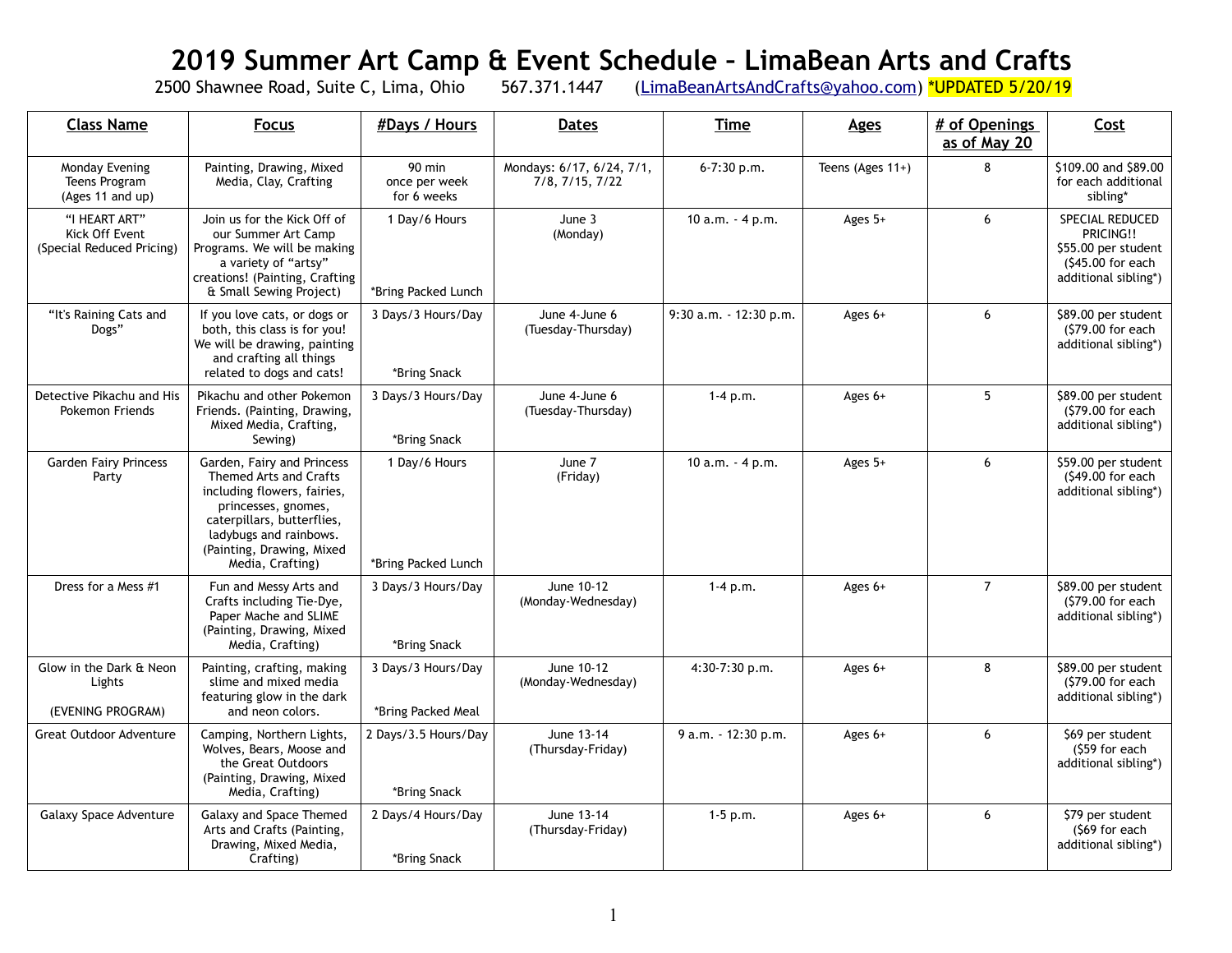| <b>Class Name</b>                               | <b>Focus</b>                                                                                                                                         | #Days / Hours                             | <b>Dates</b>                        | <b>Time</b>            | <b>Ages</b>                                                                    | # of Openings<br>as of May 20 | Cost                                                             |
|-------------------------------------------------|------------------------------------------------------------------------------------------------------------------------------------------------------|-------------------------------------------|-------------------------------------|------------------------|--------------------------------------------------------------------------------|-------------------------------|------------------------------------------------------------------|
| <b>Father's Day Family Paint</b>                | Family Paint for Father's Day                                                                                                                        | 1 Day/2 Hours                             | June 15<br>(Saturday)               | 10 a.m. - Noon         | Ages $4+$<br>(Children must be<br>accompanied by a<br>participating adult      | 12                            | \$20 - Adults<br>\$15 - Children                                 |
| Beginning Drawing &<br>Painting (Ages 5-9)      | Drawing & Painting for<br>younger children - beginner<br>level                                                                                       | 2 Days/3 Hours/Day<br>*Bring Packed Lunch | June 17-18<br>(Monday-Tuesday)      | 10:30 a.m. - 1:30 p.m. | Ages 5-9                                                                       | 7                             | \$59 per student<br>(\$49 for each<br>additional sibling)        |
| <b>Drawing Techniques</b><br>$(Ages 8-14)$      | Drawing techniques for older<br>children (shading and other<br>drawing techniques,<br>perspective drawing,<br>portraits, anime, etc)                 | 2 Days/3.5 Hours/Day<br>*Bring Snack      | June 17-18<br>(Monday-Tuesday)      | 2-5:30 p.m.            | Ages 8-14                                                                      | $\overline{7}$                | \$69 per student<br>(\$59 for each<br>additional sibling)        |
| Paris Glam Time                                 | Paris/French and "Glam"<br>themed arts and crafts<br>(Painting, Drawing, Mixed<br>Media, Clay, Crafting)                                             | 2 Days/3 Hours/Day<br>*Bring Packed Lunch | June 19-20<br>(Wednesday-Thursday)  | 10:30 a.m. -1:30 p.m.  | Ages 7+                                                                        | 6                             | \$59 per student<br>(\$49 for each<br>additional sibling)        |
| <b>Tween Pamper Party</b>                       | We will be making all sorts<br>of pamper items in this class<br>(bath bombs, soaps, scrubs,<br>etc) as well as tween<br>themed paintings and crafts. | 2 Days/3.5 Hours/Day<br>*Bring Snack      | June 19-20<br>(Wednesday-Thursday)  | 2-5:30 p.m.            | Ages 8+                                                                        | 6                             | \$69 per student<br>(\$59 for each<br>additional sibling)        |
| Arctic Ice Adventures                           | Cold Weather animal<br>favorites including penguins,<br>polar bears, whales, seals.<br>(Painting, Drawing, Mixed<br>Media, Clay, Crafting)           | 2 Days/3 Hours/Day<br>*Bring Packed Lunch | June 24-25<br>(Monday-Tuesday)      | 9:30 a.m. - 12:30 p.m. | Ages $4+$                                                                      | 6                             | \$59 per student<br>(\$49 for each<br>additional sibling)        |
| <b>Harry Potter</b><br><b>TWEEN/TEEN</b>        | Harry Potter Themed Arts<br>and Crafts (Painting,<br>Drawing, Mixed Media,<br>Crafting)                                                              | 3 Days/3 Hours/Day<br>*Bring Snack        | June 24-26<br>(Monday-Wednesday)    | $1-4 p.m.$             | Ages 8+                                                                        | $\overline{7}$                | \$89.00 per student<br>(\$79.00 for each<br>additional sibling*) |
| Pre-School Adventures #1<br><b>PAW PATROL</b>   | Age appropriate PAW PATROL<br>themed art activities<br>(Painting, Drawing, Mixed<br>Media, and Crafting)                                             | 1 Day/2.5 Hours                           | June 26<br>(Wednesday)              | 9:30 a.m.-Noon         | Ages 3-6                                                                       | 4                             | \$35.00 per student<br>(\$29.00 for each<br>additional sibling*) |
| All Star Sports Teams<br>(OSU, School Teams ++) | Arts and Crafts centered<br>around your favorite sports<br>and sports teams (Painting,<br>Drawing, Mixed Media, Clay,<br>Crafting)                   | 1 Day/6 Hours<br>*Bring Packed Lunch      | June 27<br>(Thursday)               | 10 a.m. $-4$ p.m.      | Ages $5+$                                                                      | 8                             | \$59 per student<br>(\$49 for each<br>additional sibling)        |
| Stars & Stripes Family<br>Painting Event        | 4 <sup>th</sup> of July Themed Painting<br>Event                                                                                                     | 2 Hours                                   | June 29<br>(Saturday)               | 10 a.m. - Noon         | Ages 4 and up (children<br>must be accompanied<br>by a participating<br>adult) | 14                            | \$20 - Adults<br>\$15 - Children                                 |
| Superhero Comics                                | Comic Superhero Themed<br>Arts and Crafts (Painting,<br>Drawing, Mixed Media,<br>Crafting)                                                           | 2 Days/3 Hours/Day<br>*Bring Packed Lunch | <b>July 1-2</b><br>(Monday-Tuesday) | 10:30 a.m. -1:30 p.m.  | Ages $4+$                                                                      | 8                             | \$59 per student<br>(\$49 for each<br>additional sibling)        |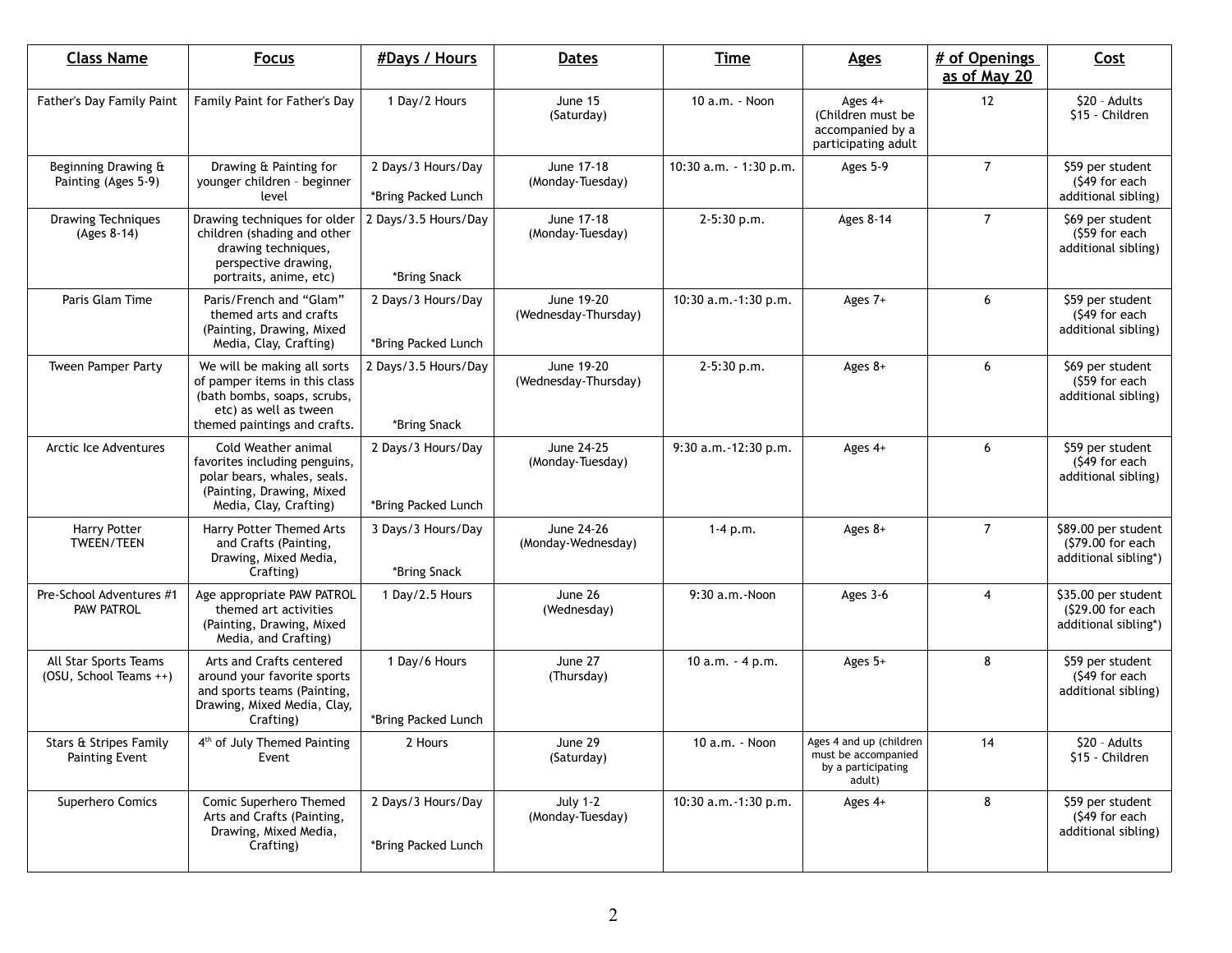| <b>Class Name</b>                                | <b>Focus</b>                                                                                                                                                                                                  | <b>#Days / Hours</b>                           | <b>Dates</b>                           | <b>Time</b>            | <b>Ages</b> | # of Openings<br>as of May 20 | Cost                                                               |
|--------------------------------------------------|---------------------------------------------------------------------------------------------------------------------------------------------------------------------------------------------------------------|------------------------------------------------|----------------------------------------|------------------------|-------------|-------------------------------|--------------------------------------------------------------------|
| DINOSAURS!!!                                     | Dinosaur Themed Arts and<br>Crafts (Painting, Drawing,<br>Clay, Crafting and Mixed<br>Media)                                                                                                                  | 2 Days/3.5 Hours/Day<br>*Bring Snack           | <b>July 1-2</b><br>(Monday-Tuesday)    | 2-5:30 p.m.            | Ages 4+     | 7                             | \$69 per student<br>$(559$ for each<br>additional sibling)         |
| Animal World Adventure                           | Animals from all 7 continents will<br>be featured in this program<br>(horses, sharks, whales,<br>kangaroos, koala bears, wolves,<br>bears, penguins, etc). Painting,<br>Drawing, Crafting and Mixed<br>Media. | 1 Day/7 Hours<br>*Bring Packed Lunch           | July 5<br>(Friday)                     | 10 a.m. - 5 p.m.       | Ages 7+     | 8                             | \$69 per student<br>(\$59 for each<br>additional sibling)          |
| Dress for a Mess #2                              | Fun and Messy Arts and<br>Crafts including Tie-Dye,<br>Paper Mache and SLIME<br>(Painting, Drawing, Mixed<br>Media, Crafting)                                                                                 | 3 Days/3 Hours/Day<br>*Bring Packed Lunch      | <b>July 9-11</b><br>(Tuesday-Thursday) | 9:30 a.m. - 12:30 p.m. | Ages $6+$   | 8                             | \$89.00 per student<br>(\$79.00 for each<br>additional sibling*)   |
| Under the Sea                                    | Sea Animal & Mermaid<br>themed art activities (Sea<br>Turtles, Dolphins, Whales,<br>Starfish, Sharks). Painting,<br>Drawing, Mixed Media, Clay,<br>Crafting.                                                  | 3 Days/3 Hours/Day<br>*Bring Snack             | <b>July 9-11</b><br>(Tuesday-Thursday) | $1 - 4 p.m.$           | Ages $5+$   | 8                             | \$89.00 per student<br>(\$79.00 for each<br>additional sibling*)   |
| 5, 6, 7, 8<br>Dance and Music                    | Dance and Music Themed art<br>activities. (Painting,<br>Drawing, Clay, Mixed Media<br>and crafting)                                                                                                           | 1 Day/6 Hours<br>*Bring Packed Lunch           | July 12<br>(Friday)                    | 10 $a.m. - 4 p.m.$     | Ages $6+$   | 6                             | \$59 per student<br>(\$49 for each<br>additional sibling)          |
| Woodland Wonderland                              | Woodland Animals including<br>Owls, Foxes, Hedgehogs,<br>Bunnies, Bears and Deer. We<br>will throw in a few fairies<br>and gnomes too. (Painting,<br>Drawing, Mixed Media,<br>Crafting, Jewelry Making)       | 2 Days/3.5 Hours/Day<br>*Bring Packed Lunch    | July 15-16<br>(Monday-Tuesday)         | 10 a.m. - 1:30 p.m.    | Ages $6+$   | 6                             | \$69 per student<br>(\$59 for each<br>additional sibling)          |
| Jungle Animal Art Safari                         | Jungle Animal Themed Arts<br>and Crafts (Monkeys,<br>Giraffe, Elephants, Pandas<br>and more. Painting, Drawing,<br>Mixed Media, Clay, and<br>Crafting.                                                        | 2 Days/3.5 Hours/Day<br>*Bring Snack           | July 15-16<br>(Monday-Tuesday)         | $2 - 5:30$ p.m.        | Ages $6+$   | $\overline{7}$                | \$69 per student<br>(\$59 for each<br>additional sibling)          |
| Pre-School Adventures #2<br>"A DAY AT THE BEACH" | Age appropriate beach and<br>ocean themed art activities<br>(Painting, Drawing, Mixed<br>Media, and Crafting)                                                                                                 | 1 Day/2.5 Hours                                | July 17<br>(Wednesday)                 | $1:30-4$ p.m.          | Ages 3-6    | $\overline{4}$                | \$35.00 per student<br>$(S29.00)$ for each<br>additional sibling*) |
| Kids Paint Party                                 | Join us for pizza and<br>painting. Kids will be able to<br>choose from a large<br>selection of our studio<br>paintings and will be able to<br>paint 1-2 paintings during<br>this event.                       | 1 Day/2 Hours<br>(Pizza and Drink<br>Included) | July 17<br>(Wednesday)                 | 5-7 p.m.               | Ages $5+$   | 10                            | \$25 per child                                                     |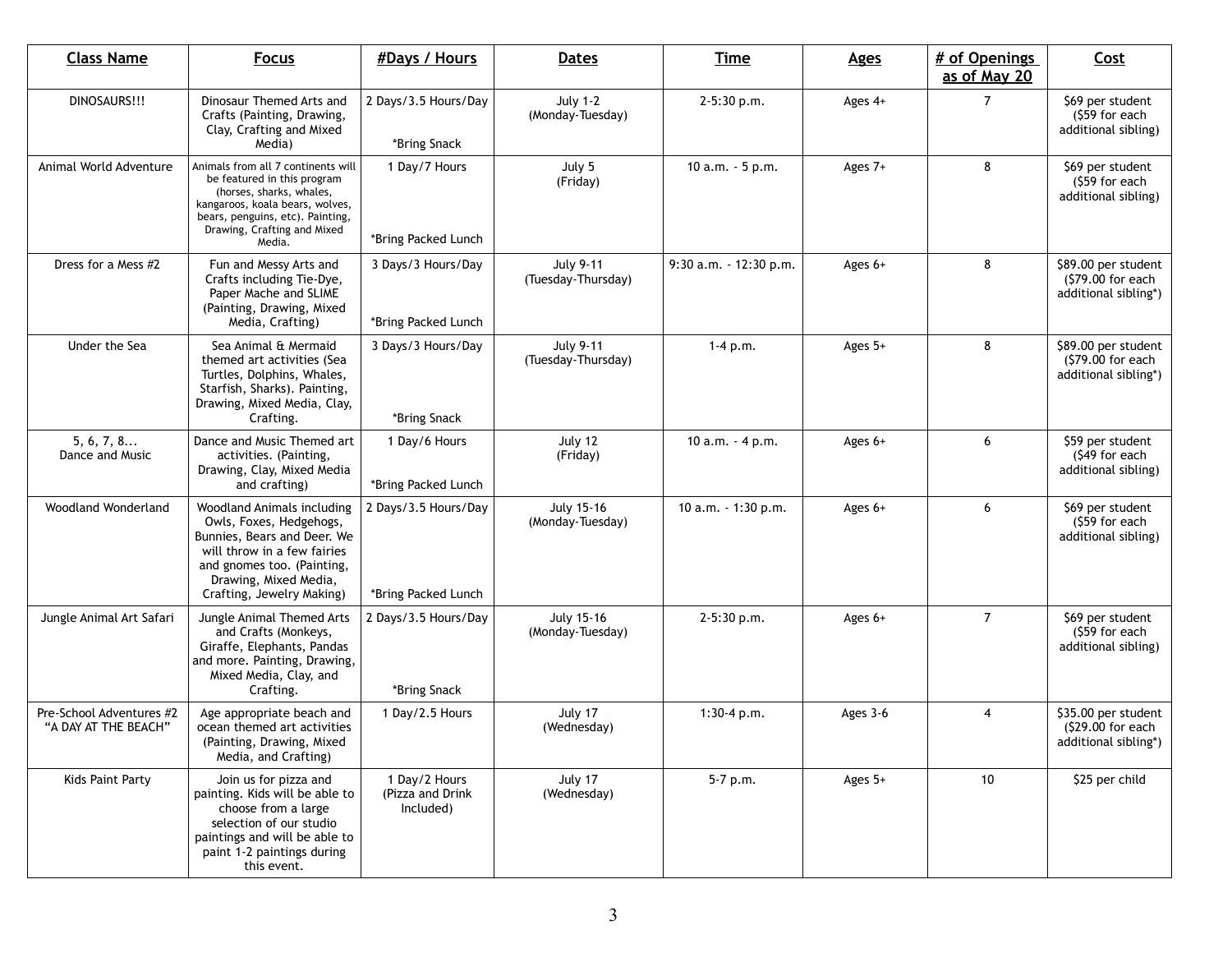| <b>Class Name</b>                        | <b>Focus</b>                                                                                                                                                                            | <b>#Days / Hours</b>                        | <b>Dates</b>                            | <b>Time</b>           | <b>Ages</b> | # of Openings<br>as of May 20 | Cost                                                             |
|------------------------------------------|-----------------------------------------------------------------------------------------------------------------------------------------------------------------------------------------|---------------------------------------------|-----------------------------------------|-----------------------|-------------|-------------------------------|------------------------------------------------------------------|
| Minecraft                                | Minecraft Themed Arts and<br>Crafts (Painting, Drawing,<br>Mixed Media, Crafting)                                                                                                       | 2 Days/3.5 Hours/Day<br>*Bring Packed Lunch | <b>July 18-19</b><br>(Thursday-Friday)  | $9:30$ a.m. $-1$ p.m. | Ages $6+$   | $\overline{4}$                | \$69 per student<br>(\$59 for each<br>additional sibling)        |
| Love of Lego's                           | Lego Themed Arts and Crafts<br>(Painting, Drawing, Mixed<br>Media, Crafting) ALL NEW<br><b>PROJECTS</b>                                                                                 | 2 Days/3.5 Hours/Day<br>*Bring Snack        | July 18-19<br>(Thursday-Friday)         | $1:30-5$ p.m.         | Ages 6+     | $\overline{4}$                | \$69 per student<br>(\$59 for each<br>additional sibling)        |
| Foodie Fun                               | Food themed Arts and Crafts<br>(some even with cute faces!)<br>including donuts, cupcakes,<br>pineapples, ice cream and<br>tacos. (Painting, Drawing,<br>Mixed Media, Clay, Crafting)   | 1 Day/6 Hours<br>*Bring Packed Lunch        | July 22<br>(Monday)                     | 11 a.m. -5 p.m.       | Ages 6+     | $\overline{7}$                | \$59 per student<br>(\$49 for each<br>additional sibling)        |
| It's a Pirate's Life for Me              | Pirate, Hidden Treasure<br>Maps, Ships and the Sea<br>based Arts and Crafts.<br>Painting, Drawing, Crafting.                                                                            | 1 Day/4 Hours                               | July 23<br>(Tuesday)                    | $1-5$ p.m.            | Ages 5+     | $\overline{7}$                | \$39 per student                                                 |
| Fortnite                                 | Fortnite Themed Arts and<br>Crafts (Painting, Drawing,<br>Mixed Media, Crafting)                                                                                                        | 2 Days/3.5 Hours/Day<br>*Bring Packed Lunch | <b>July 25-26</b><br>(Thursday-Friday)  | $9:30$ a.m. $-1$ p.m. | Ages 8+     | 6                             | \$69 per student<br>(\$59 for each<br>additional sibling)        |
| <b>Shark Week</b>                        | Shark and Ocean Themed<br>Arts and Crafts (Painting,<br>Drawing, Mixed Media,<br>Crafting)                                                                                              | 2 Days/3.5 Hours/Day<br>*Bring Snack        | <b>July 25-26</b><br>(Thursday-Friday)  | $1:30-5$ p.m.         | Ages 6+     | 9                             | \$69 per student<br>(\$59 for each<br>additional sibling)        |
| Summer Kids Movie<br><b>Blockbusters</b> | Arts and Crafts centered on<br>Summer Kids Movie Releases<br>including Dumbo, The<br>Incredibles, Toy Story, Lion<br>King and Aladdin.                                                  | 3 Days/3 Hours/Day<br>*Bring Snack          | <b>July 29-31</b><br>(Monday-Wednesday) | 1:30-4:30 p.m.        | Ages 5+     | $\overline{7}$                | \$89.00 per student<br>(\$79.00 for each<br>additional sibling*) |
| <b>Beach Party</b><br>(EVENING PROGRAM)  | Beach and Ocean themed art<br>activities including Sea<br>Turtles, Shell Crafts,<br>Dolphins and much more.<br>(Painting, Drawing, Mixed<br>Media, Clay, Crafting)                      | 3 Days/3 Hours/Day<br>*Bring Snack          | <b>July 29-31</b><br>(Monday-Wednesday) | $5-8$ p.m.            | Ages 5+     | 8                             | \$89.00 per student<br>(\$79.00 for each<br>additional sibling*) |
| TWEEN Paparazzi Photo<br>Op!!!           | Arts and Crafts centered on<br>photography and Hollywood.<br>Painting, Drawing, Crafting,<br>Jewelry Making.                                                                            | 2 Days/3.5 Hours/Day<br>*Bring Packed Lunch | August 1 - 2<br>(Thursday-Friday)       | $9:30$ a.m. $-1$ pm   | Ages 8+     | 8                             | \$69 per student<br>(\$59 for each<br>additional sibling)        |
| Magical & Mystical<br>Creatures          | Magical and Mystical<br>Creature themed Arts and<br>Crafts including Unicorns,<br>Fairies, Gnomes, Mermaids,<br>Pegasus, Dragons, etc.<br>(Painting, Drawing, Mixed<br>Media, Crafting) | 2 Days/3.5 Hours/Day<br>*Bring Snack        | August 1 - 2<br>(Thursday-Friday)       | 1:30-5 pm             | Ages 8+     | 8                             | \$69 per student<br>$(559$ for each<br>additional sibling)       |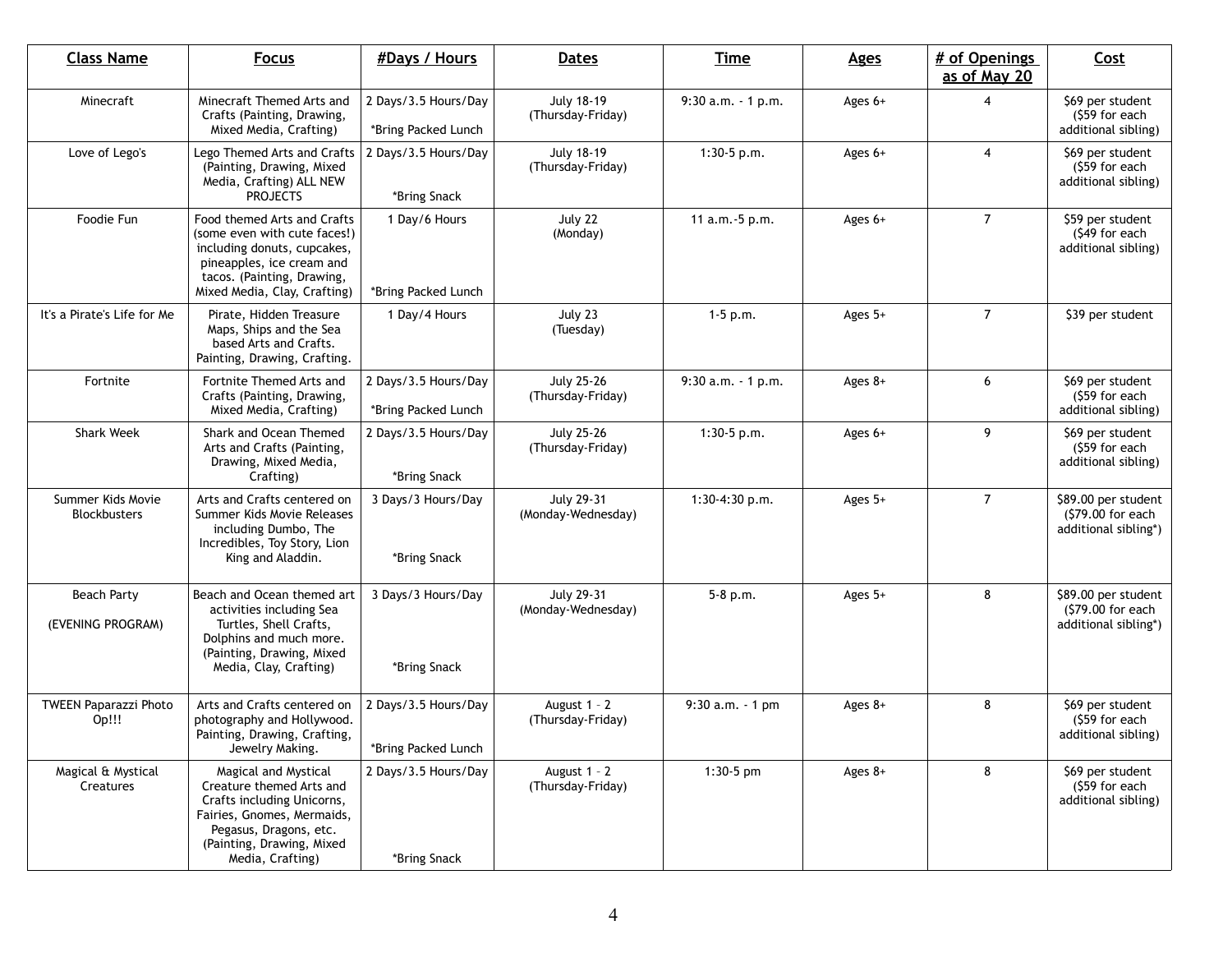| <b>Class Name</b>                            | <b>Focus</b>                                                                                                                                                                                                                            | #Days / Hours                               | <b>Dates</b>                        | <b>Time</b>            | <b>Ages</b> | # of Openings<br>as of May 20 | Cost                                                             |
|----------------------------------------------|-----------------------------------------------------------------------------------------------------------------------------------------------------------------------------------------------------------------------------------------|---------------------------------------------|-------------------------------------|------------------------|-------------|-------------------------------|------------------------------------------------------------------|
| Indiana Jones & Egyptian<br>Mummy Adventures | Arts and Crafts centered on<br>archaeology, mummies and<br>Egypt. Painting, Drawing,<br>Crafting, Jewelry Making.                                                                                                                       | 2 Days/3 Hours/Day<br>*Bring Packed Lunch   | August $5 - 6$<br>(Monday-Tuesday)  | 9:30 a.m. - 12:30 p.m. | Ages 7+     | 9                             | \$59 per student<br>(\$49 for each<br>additional sibling)        |
| Dork Diaries & Diary of a<br>Wimpy Kid       | Arts and Crafts centered on the<br>books, "Dork Diaries" and "Diary<br>of a Wimpy Kid." We will be<br>making our own custom diaries<br>and learning illustration<br>techniques also. Painting,<br>Drawing, Crafting, Jewelry<br>Making. | 3 Days/3 Hours/Day<br>*Bring Snack          | August 5 - 7<br>(Monday-Wednesday)  | $1 - 4 p.m.$           | Ages 7+     | $\overline{7}$                | \$89 per student<br>(\$79 for each<br>additional sibling)        |
| Pre-School Adventures #3<br>"SESAME STREET"  | Age appropriate Sesame<br>Street themed art activities<br>(Painting, Drawing, Mixed<br>Media, and Crafting)                                                                                                                             | 1 Day/2.5 Hours                             | August 7<br>(Wednesday)             | 9:30 a.m. - Noon       | Ages 3-6    | 3                             | \$35.00 per student<br>(\$29.00 for each<br>additional sibling*) |
| Clay Charms & Miniatures                     | <b>Charms and Miniature</b><br>Creations from<br>Oven Bake & Air Dry Clay.                                                                                                                                                              | 2 Days/3 Hours/Day<br>*Bring Packed Lunch   | August 8 - 9<br>(Thursday-Friday)   | 9:30 a.m. - 12:30 p.m. | Ages $6+$   | $\overline{4}$                | \$59 per student<br>(\$49 for each<br>additional sibling)        |
| Fun & Games                                  | Students will create their<br>own custom games and we<br>will modify several well<br>loved games into artsy or<br>messy fun! (Shaving Cream<br>Twister for example).                                                                    | 2 Days/3.5 Hours/Day<br>*Bring Snack        | August 8 - 9<br>(Thursday-Friday)   | 1-4:30 p.m.            | Ages 6+     | $\overline{7}$                | \$69 per student<br>(\$59 for each<br>additional sibling)        |
| <b>TWEEN Time Machine</b>                    | Arts and Crafts popular<br>throughout time. Cave Drawings,<br>Silhouettes, Impressionism, Pop<br>Art, Splatter Paint and more as<br>well as a Dr. Who activity.                                                                         | 2 Days/3.5 Hours/Day<br>*Bring Packed Lunch | August 13-14<br>(Tuesday-Wednesday) | $9:30$ a.m. $-1$ p.m.  | Ages $8+$   | 6                             | \$69 per student<br>(\$59 for each<br>additional sibling)        |
| Mad Scientist                                | Fun and Messy Science<br>Themed Arts and Crafts<br>(Painting, Drawing, Mixed<br>Media, Crafting)                                                                                                                                        | 2 Days/3.5 Hours/Day<br>*Bring Snack        | August 13-14<br>(Tuesday-Wednesday) | $1:30-5$ p.m.          | Ages 7+     | 6                             | \$69 per student<br>(\$59 for each<br>additional sibling)        |
| Stitch Camp-Woodland<br>Animals              | Hand Sewing of at least 2<br>Plush creations. All pieces<br>are precut. Appropriate for<br>both beginner and<br>experienced stitchers.                                                                                                  | 2 Days/3 Hours/Day<br>*Bring Packed Lunch   | August 15-16<br>(Thursday-Friday)   | 9:30 a.m. - 12:30 p.m. | Ages 5+     | $\overline{2}$                | \$59 per child                                                   |
| BoHo Tween/Teen Art                          | <b>BoHo Arts and Crafts</b><br>including Cacti, Dream<br>Catchers, Llamas and more.<br>(Painting, Drawing, Mixed<br>Media, Clay, and Crafting)                                                                                          | 2 Days/3.5 Hours/Day<br>*Bring Snack        | August 15-16<br>(Thursday-Friday)   | $1-4:30 p.m.$          | Ages 8+     | 8                             | \$69 per student<br>(\$59 for each<br>additional sibling)        |
| Slimed!                                      | Slime and Other Messy<br>Themed Arts and Crafts<br>(Painting, Mixed Media,<br>Crafting and of course,<br>SLIME)                                                                                                                         | 1 Day/7 Hours<br>*Bring Packed Lunch        | August 19<br>(Monday)               | 10 a.m. - 5 p.m.       | Ages $6+$   | $\overline{7}$                | \$69 per student<br>(\$59 for each<br>additional sibling)        |